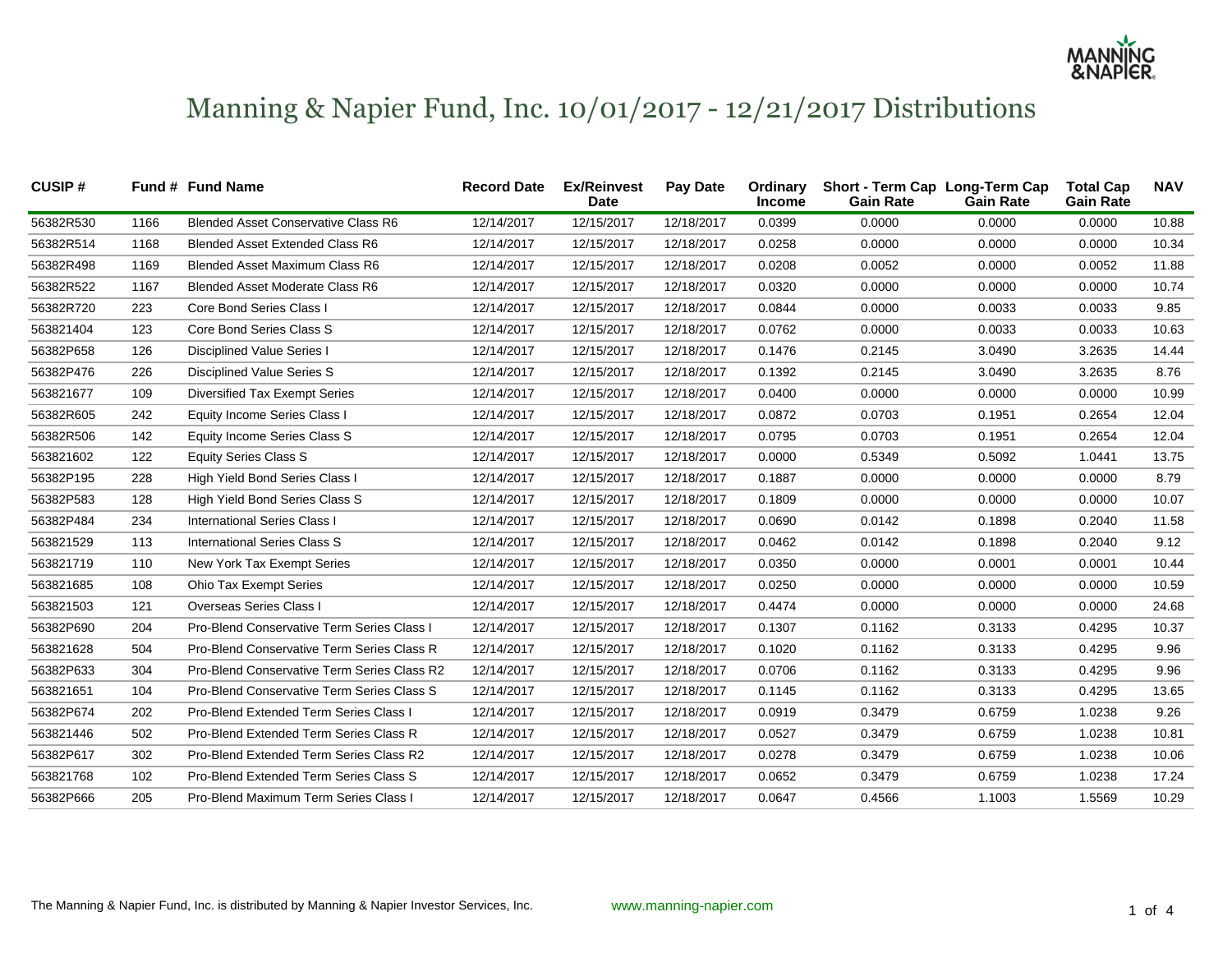

| <b>CUSIP#</b> |      | Fund # Fund Name                             | <b>Record Date</b> | <b>Ex/Reinvest</b><br><b>Date</b> | Pay Date   | Ordinary<br><b>Income</b> | Short - Term Cap Long-Term Cap<br><b>Gain Rate</b> | <b>Gain Rate</b> | <b>Total Cap</b><br><b>Gain Rate</b> | <b>NAV</b> |
|---------------|------|----------------------------------------------|--------------------|-----------------------------------|------------|---------------------------|----------------------------------------------------|------------------|--------------------------------------|------------|
| 563821560     | 505  | Pro-Blend Maximum Term Series Class R        | 12/14/2017         | 12/15/2017                        | 12/18/2017 | 0.0198                    | 0.4566                                             | 1.1003           | 1.5569                               | 13.08      |
| 56382P591     | 305  | Pro-Blend Maximum Term Series Class R2       | 12/14/2017         | 12/15/2017                        | 12/18/2017 | 0.0000                    | 0.4566                                             | 1.1003           | 1.5569                               | 10.88      |
| 563821594     | 105  | Pro-Blend Maximum Term Series Class S        | 12/14/2017         | 12/15/2017                        | 12/18/2017 | 0.0325                    | 0.4566                                             | 1.1003           | 1.5569                               | 20.69      |
| 56382P682     | 201  | Pro-Blend Moderate Term Series Class I       | 12/14/2017         | 12/15/2017                        | 12/18/2017 | 0.0927                    | 0.2314                                             | 0.4753           | 0.7067                               | 9.97       |
| 563821487     | 501  | Pro-Blend Moderate Term Series Class R       | 12/14/2017         | 12/15/2017                        | 12/18/2017 | 0.0567                    | 0.2314                                             | 0.4753           | 0.7067                               | 10.53      |
| 56382P625     | 301  | Pro-Blend Moderate Term Series Class R2      | 12/14/2017         | 12/15/2017                        | 12/18/2017 | 0.0293                    | 0.2314                                             | 0.4753           | 0.7067                               | 10.13      |
| 563821776     | 101  | Pro-Blend Moderate Term Series Class S       | 12/14/2017         | 12/15/2017                        | 12/18/2017 | 0.0718                    | 0.2314                                             | 0.4753           | 0.7067                               | 13.46      |
| 56382P526     | 232  | <b>Quality Equity Class I</b>                | 12/14/2017         | 12/15/2017                        | 12/18/2017 | 0.1121                    | 0.0000                                             | 0.0654           | 0.0654                               | 11.41      |
| 56382P534     | 132  | <b>Quality Equity Class S</b>                | 12/14/2017         | 12/15/2017                        | 12/18/2017 | 0.0859                    | 0.0000                                             | 0.0654           | 0.0654                               | 11.40      |
| 56382R688     | 165  | Rainier International Discovery Class I      | 12/14/2017         | 12/15/2017                        | 12/18/2017 | 0.0287                    | 0.0000                                             | 0.0000           | 0.0000                               | 20.90      |
| 56382R662     | 1165 | Rainier International Discovery Class R6     | 12/14/2017         | 12/15/2017                        | 12/18/2017 | 0.0364                    | 0.0000                                             | 0.0000           | 0.0000                               | 20.91      |
| 56382P187     | 227  | Real Estate Series Class I                   | 12/14/2017         | 12/15/2017                        | 12/18/2017 | 0.2890                    | 0.0000                                             | 0.5286           | 0.5286                               | 6.88       |
| 56382P641     | 127  | Real Estate Series Class S                   | 12/14/2017         | 12/15/2017                        | 12/18/2017 | 0.2489                    | 0.0000                                             | 0.5286           | 0.5286                               | 15.07      |
| 56382P245     | 235  | Strategic Income Conservative Series Class I | 12/19/2017         | 12/20/2017                        | 12/21/2017 | 0.1583                    | 0.0000                                             | 0.0335           | 0.0335                               | 10.42      |
| 56382P237     | 135  | Strategic Income Conservative Series Class S | 12/19/2017         | 12/20/2017                        | 12/21/2017 | 0.1505                    | 0.0000                                             | 0.0335           | 0.0335                               | 10.42      |
| 56382P229     | 236  | Strategic Income Moderate Series Class I     | 12/19/2017         | 12/20/2017                        | 12/21/2017 | 0.1890                    | 0.0000                                             | 0.0159           | 0.0159                               | 11.23      |
| 56382P211     | 136  | Strategic Income Moderate Series Class S     | 12/19/2017         | 12/20/2017                        | 12/21/2017 | 0.1805                    | 0.0000                                             | 0.0159           | 0.0159                               | 11.24      |
| 56382P450     | 641  | Target 2015 Series Class I                   | 12/19/2017         | 12/20/2017                        | 12/21/2017 | 0.0574                    | 0.0000                                             | 0.0000           | 0.0000                               | 11.15      |
| 56382P443     | 651  | Target 2015 Series Class K                   | 12/19/2017         | 12/20/2017                        | 12/21/2017 | 0.0409                    | 0.0000                                             | 0.0000           | 0.0000                               | 11.11      |
| 56382P435     | 661  | Target 2015 Series Class R                   | 12/19/2017         | 12/20/2017                        | 12/21/2017 | 0.0276                    | 0.0000                                             | 0.0000           | 0.0000                               | 11.27      |
| 56382R563     | 691  | Target 2015 Series Class R6                  | 12/19/2017         | 12/20/2017                        | 12/21/2017 | 0.0609                    | 0.0000                                             | 0.0000           | 0.0000                               | 11.15      |
| 56382P401     | 603  | Target 2020 Series Class I                   | 12/19/2017         | 12/20/2017                        | 12/21/2017 | 0.0385                    | 0.0000                                             | 0.0000           | 0.0000                               | 9.42       |
| 56382P872     | 613  | Target 2020 Series Class K                   | 12/19/2017         | 12/20/2017                        | 12/21/2017 | 0.0259                    | 0.0000                                             | 0.0000           | 0.0000                               | 9.39       |
| 56382P815     | 623  | Target 2020 Series Class R                   | 12/19/2017         | 12/20/2017                        | 12/21/2017 | 0.0192                    | 0.0000                                             | 0.0000           | 0.0000                               | 9.27       |
| 56382R654     | 683  | Target 2020 Series Class R6                  | 12/19/2017         | 12/20/2017                        | 12/21/2017 | 0.0415                    | 0.0000                                             | 0.0000           | 0.0000                               | 9.42       |
| 56382P419     | 642  | Target 2025 Series Class I                   | 12/19/2017         | 12/20/2017                        | 12/21/2017 | 0.0408                    | 0.0068                                             | 0.0000           | 0.0068                               | 11.92      |
| 56382P393     | 652  | Target 2025 Series Class K                   | 12/19/2017         | 12/20/2017                        | 12/21/2017 | 0.0281                    | 0.0068                                             | 0.0000           | 0.0068                               | 11.96      |
| 56382P385     | 662  | Target 2025 Series Class R                   | 12/19/2017         | 12/20/2017                        | 12/21/2017 | 0.0206                    | 0.0068                                             | 0.0000           | 0.0068                               | 11.99      |
| 56382R555     | 692  | Target 2025 Series Class R6                  | 12/19/2017         | 12/20/2017                        | 12/21/2017 | 0.0446                    | 0.0068                                             | 0.0000           | 0.0068                               | 11.92      |
| 56382P500     | 604  | Target 2030 Series Class I                   | 12/19/2017         | 12/20/2017                        | 12/21/2017 | 0.0342                    | 0.0000                                             | 0.0000           | 0.0000                               | 9.65       |
| 56382P864     | 614  | Target 2030 Series Class K                   | 12/19/2017         | 12/20/2017                        | 12/21/2017 | 0.0220                    | 0.0000                                             | 0.0000           | 0.0000                               | 9.56       |
|               |      |                                              |                    |                                   |            |                           |                                                    |                  |                                      |            |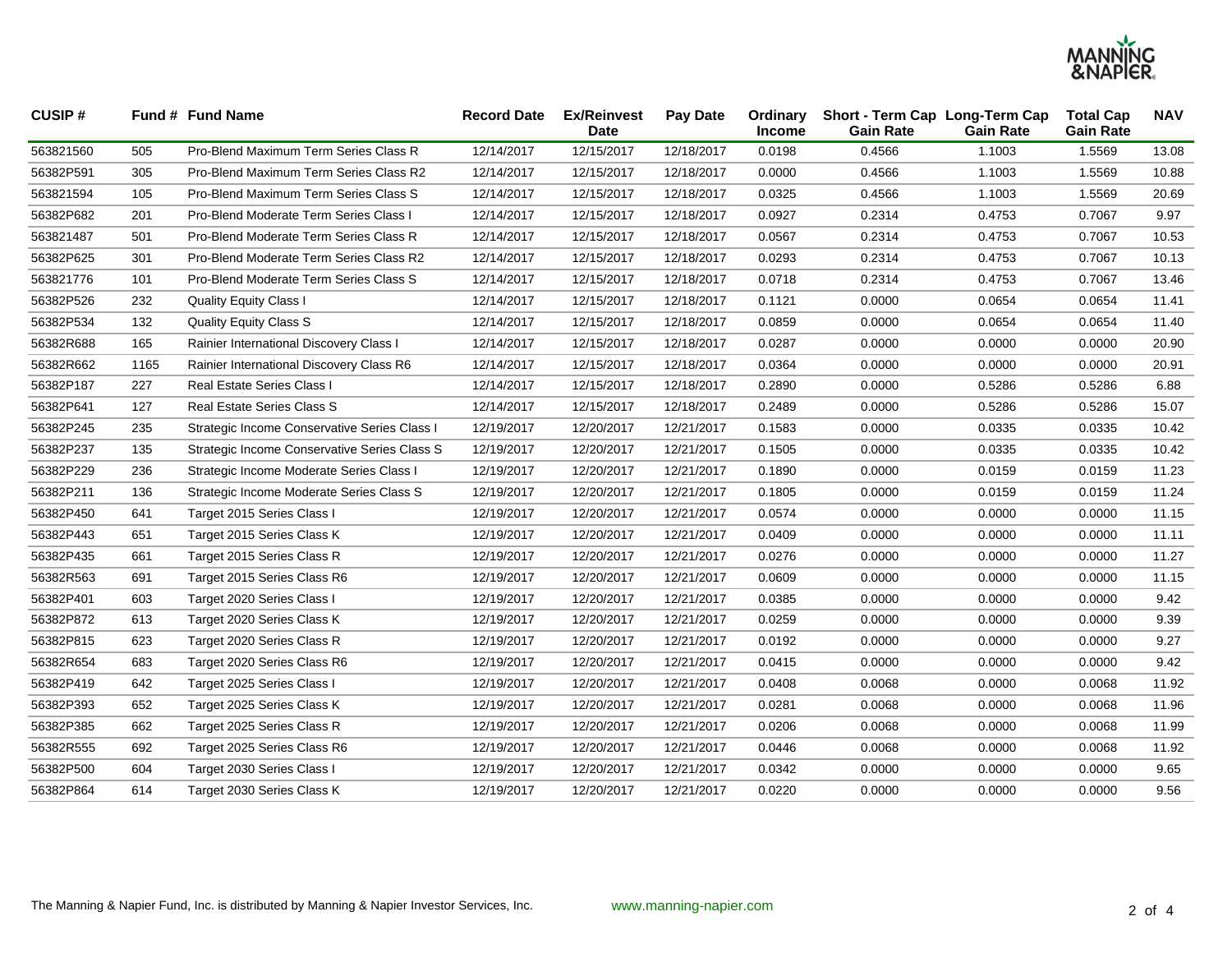

|     |                                   | <b>Record Date</b> | <b>Ex/Reinvest</b><br><b>Date</b> | <b>Pay Date</b> | Ordinary<br><b>Income</b> | <b>Gain Rate</b> | <b>Gain Rate</b> | <b>Total Cap</b><br><b>Gain Rate</b> | <b>NAV</b> |
|-----|-----------------------------------|--------------------|-----------------------------------|-----------------|---------------------------|------------------|------------------|--------------------------------------|------------|
| 624 | Target 2030 Series Class R        | 12/19/2017         | 12/20/2017                        | 12/21/2017      | 0.0148                    | 0.0000           | 0.0000           | 0.0000                               | 9.48       |
| 684 | Target 2030 Series Class R6       | 12/19/2017         | 12/20/2017                        | 12/21/2017      | 0.0373                    | 0.0000           | 0.0000           | 0.0000                               | 9.65       |
| 643 | Target 2035 Series Class I        | 12/19/2017         | 12/20/2017                        | 12/21/2017      | 0.0437                    | 0.1224           | 0.0421           | 0.1645                               | 12.67      |
| 653 | Target 2035 Series Class K        | 12/19/2017         | 12/20/2017                        | 12/21/2017      | 0.0297                    | 0.1224           | 0.0421           | 0.1645                               | 12.62      |
| 663 | Target 2035 Series Class R        | 12/19/2017         | 12/20/2017                        | 12/21/2017      | 0.0225                    | 0.1224           | 0.0421           | 0.1645                               | 12.67      |
| 693 | Target 2035 Series Class R6       | 12/19/2017         | 12/20/2017                        | 12/21/2017      | 0.0476                    | 0.1224           | 0.0421           | 0.1645                               | 12.67      |
| 605 | Target 2040 Series Class I        | 12/19/2017         | 12/20/2017                        | 12/21/2017      | 0.0338                    | 0.1210           | 0.0675           | 0.1885                               | 10.07      |
| 615 | Target 2040 Series Class K        | 12/19/2017         | 12/20/2017                        | 12/21/2017      | 0.0207                    | 0.1210           | 0.0675           | 0.1885                               | 9.99       |
| 625 | Target 2040 Series Class R        | 12/19/2017         | 12/20/2017                        | 12/21/2017      | 0.0130                    | 0.1210           | 0.0675           | 0.1885                               | 9.91       |
| 685 | Target 2040 Series Class R6       | 12/19/2017         | 12/20/2017                        | 12/21/2017      | 0.0370                    | 0.1210           | 0.0675           | 0.1885                               | 10.07      |
| 644 | Target 2045 Series Class I        | 12/19/2017         | 12/20/2017                        | 12/21/2017      | 0.0456                    | 0.2422           | 0.4720           | 0.7142                               | 13.05      |
| 654 | Target 2045 Series Class K        | 12/19/2017         | 12/20/2017                        | 12/21/2017      | 0.0287                    | 0.2422           | 0.4720           | 0.7142                               | 13.03      |
| 664 | Target 2045 Series Class R        | 12/19/2017         | 12/20/2017                        | 12/21/2017      | 0.0209                    | 0.2422           | 0.4720           | 0.7142                               | 12.95      |
| 694 | Target 2045 Series Class R6       | 12/19/2017         | 12/20/2017                        | 12/21/2017      | 0.0497                    | 0.2422           | 0.4720           | 0.7142                               | 13.05      |
| 606 | Target 2050 Series Class I        | 12/19/2017         | 12/20/2017                        | 12/21/2017      | 0.0356                    | 0.3055           | 0.4815           | 0.7870                               | 10.60      |
| 616 | Target 2050 Series Class K        | 12/19/2017         | 12/20/2017                        | 12/21/2017      | 0.0216                    | 0.3055           | 0.4815           | 0.7870                               | 10.52      |
| 626 | Target 2050 Series Class R        | 12/19/2017         | 12/20/2017                        | 12/21/2017      | 0.0131                    | 0.3055           | 0.4815           | 0.7870                               | 10.40      |
| 686 | Target 2050 Series Class R6       | 12/19/2017         | 12/20/2017                        | 12/21/2017      | 0.0391                    | 0.3055           | 0.4815           | 0.7870                               | 10.60      |
| 645 | Target 2055 Series Class I        | 12/19/2017         | 12/20/2017                        | 12/21/2017      | 0.0452                    | 0.5306           | 0.5909           | 1.1215                               | 12.90      |
| 655 | Target 2055 Series Class K        | 12/19/2017         | 12/20/2017                        | 12/21/2017      | 0.0291                    | 0.5306           | 0.5909           | 1.1215                               | 12.78      |
| 665 | Target 2055 Series Class R        | 12/19/2017         | 12/20/2017                        | 12/21/2017      | 0.0233                    | 0.5306           | 0.5909           | 1.1215                               | 12.63      |
| 695 | Target 2055 Series Class R6       | 12/19/2017         | 12/20/2017                        | 12/21/2017      | 0.0492                    | 0.5306           | 0.5909           | 1.1215                               | 12.90      |
| 607 | Target 2060 Series Class I        | 12/19/2017         | 12/20/2017                        | 12/21/2017      | 0.0357                    | 0.4450           | 0.8390           | 1.2840                               | 11.48      |
| 617 | Target 2060 Series Class K        | 12/19/2017         | 12/20/2017                        | 12/21/2017      | 0.0196                    | 0.4450           | 0.8390           | 1.2840                               | 11.48      |
| 627 | Target 2060 Series Class R        | 12/19/2017         | 12/20/2017                        | 12/21/2017      | 0.0146                    | 0.4450           | 0.8390           | 1.2840                               | 11.46      |
| 687 | Target 2060 Series Class R6       | 12/19/2017         | 12/20/2017                        | 12/21/2017      | 0.0369                    | 0.4450           | 0.8390           | 1.2840                               | 11.48      |
| 601 | Target Income Series Class I      | 12/19/2017         | 12/20/2017                        | 12/21/2017      | 0.0463                    | 0.0000           | 0.0000           | 0.0000                               | 9.91       |
| 611 | Target Income Series Class K      | 12/19/2017         | 12/20/2017                        | 12/21/2017      | 0.0347                    | 0.0000           | 0.0000           | 0.0000                               | 9.88       |
| 621 | Target Income Series Class R      | 12/19/2017         | 12/20/2017                        | 12/21/2017      | 0.0315                    | 0.0000           | 0.0000           | 0.0000                               | 9.76       |
| 681 | Target Income Series Class R6     | 12/19/2017         | 12/20/2017                        | 12/21/2017      | 0.0495                    | 0.0000           | 0.0000           | 0.0000                               | 9.91       |
| 224 | Unconstrained Bond Series Class I | 12/14/2017         | 12/15/2017                        | 12/18/2017      | 0.1148                    | 0.0064           | 0.0000           | 0.0064                               | 9.33       |
|     |                                   | Fund # Fund Name   |                                   |                 |                           |                  |                  | Short - Term Cap Long-Term Cap       |            |